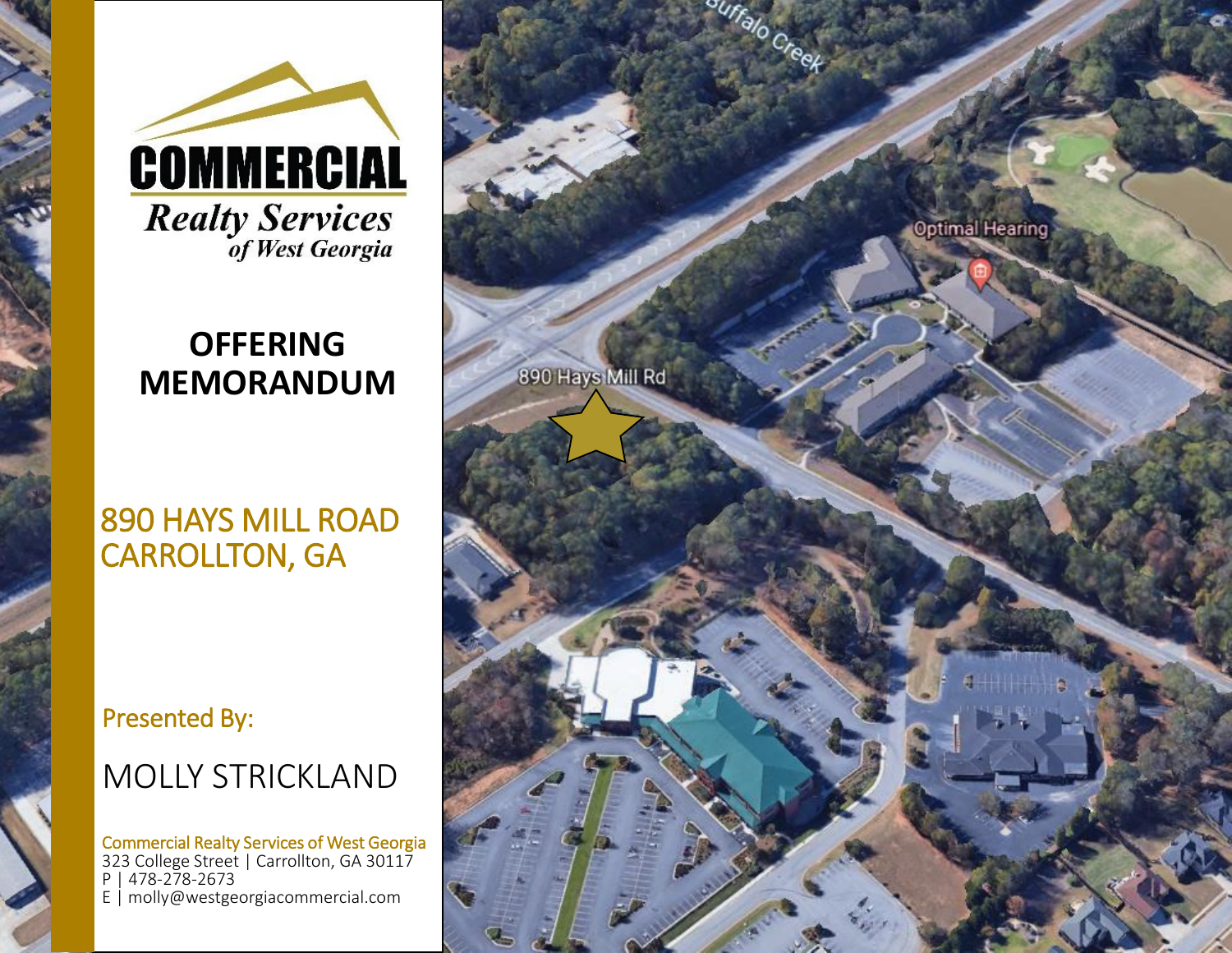## 890 HAYS MILL ROAD, CARROLLTON, GA **CONFIDENTIALITY & DISCLAIMER**



Commercial Realty Services of West Georgia (Broker) has been engaged as the exclusive agent and representative of the Owner. No contracts shall be made by any prospective purchaser or agents to the Owner, its executives, personnel or related entities.

This Offering Memorandum is a solicitation of interest only and is not an offer to sell the Property. The Owner expressly reserves the right, at its sole discretion, to reject any or all expressions of interest to purchase the Property and expressly reserves the right, at its sole discretion, to terminate discussions with any entity at any time with or without notice. The Owner shall have no legal commitment or obligation to any entity reviewing the Offering Memorandum or making an offer to purchase the Property unless and until the Owner executes and delivers a signed Purchase Agreement on terms acceptable to the Owner, at Owner's sole discretion. By submitting an offer, a prospective purchaser will be deemed to have acknowledged the foregoing and agrees to release the Owner from any liability with respect hereto.

The enclosed materials are being provided solely to facilitate the prospective purchaser's own due diligence for which the purchaser shall be fully and solely responsible.

Neither Commercial Realty Services of West Georgia nor the Owner make any representation or warranty, express or implied, as to the accuracy or completeness of the information contained herein, and nothing contained here shall be relied upon as a promise or representation as to the future performance of the Property. This Offering Memorandum may include certain statements and estimates by Commercial Realty Services of West Georgia with respect to the projected future performance of the Property. These assumptions may or may not be proven to be correct, and there can be no assurance that such estimates will be achieved. Further, Commercial Realty Services of West Georgia and the Owner disclaim any and all liability for representations or warranties, expressed or implied, contained in or omitted from this Offering Memorandum, or any other written or oral communication transmitted or made available to the recipient. The recipient shall be entitled to rely solely on those representations and warranties that may be made to it in any final, fully executed and delivered Purchase Agreement between it and the Owner.

The information contained herein is subject to change without notice and the recipient of these materials shall not look to the Owner or Commercial Realty Services of West Georgia, nor any of their officers, employees, representatives, independent contractors or affiliates, for the accuracy or completeness thereof. Recipients of this Offering Memorandum are advised and encouraged to conduct their own comprehensive review and analysis of the Property.

#### **FOR FURTHER INFORMATION, PLEASE CONTACT:**

Commercial Realty Services of West Georgia www.westgeorgiacommercial.com 323 College Street molly@westgeorgiacommercial.com Carrollton, GA 30117 478.278.2673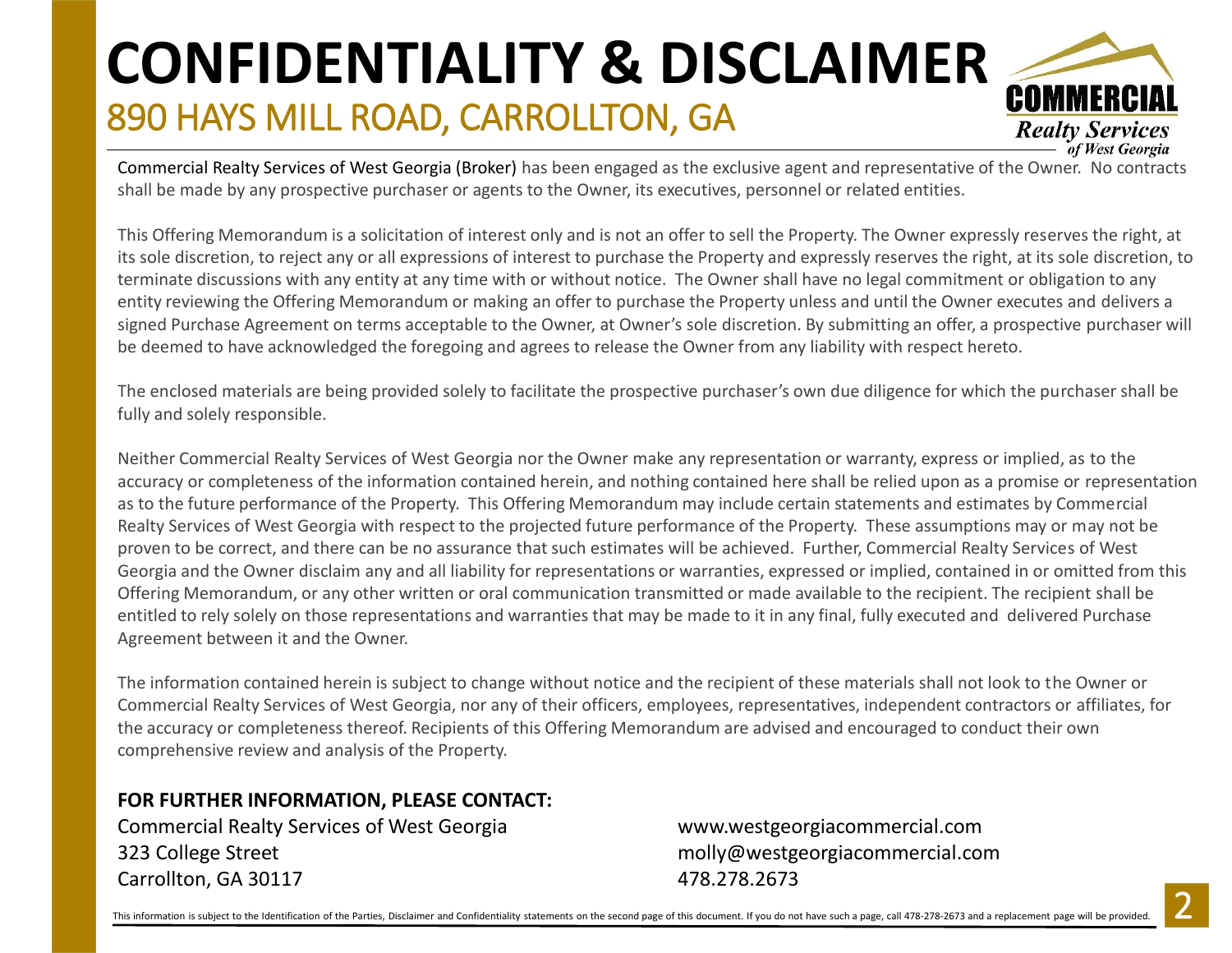# **TABLE OF CONTENTS**



## Property Description 4 Market Analysis 5-6 **Company Overview**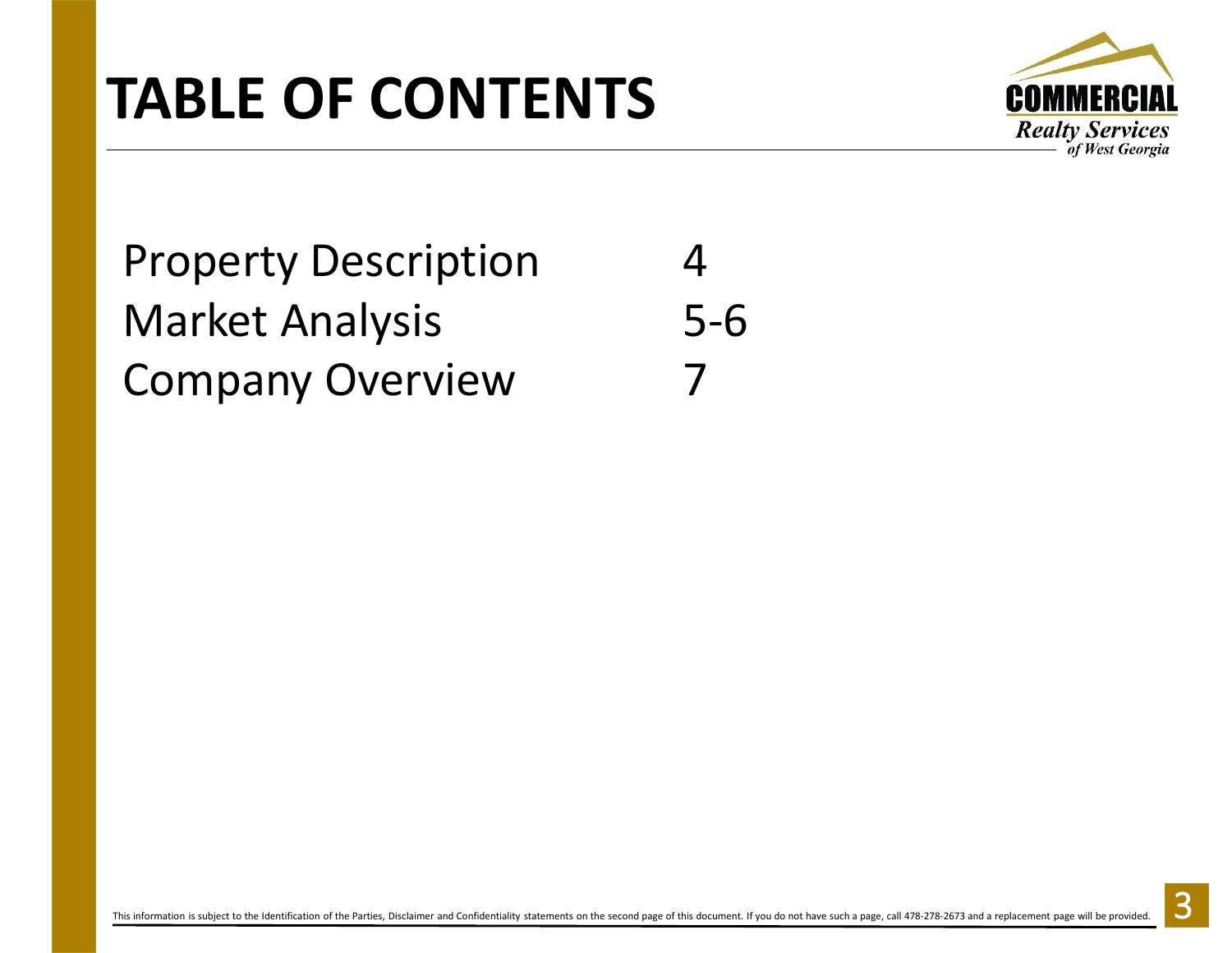# **INVESTMENT HIGHLIGHTS**



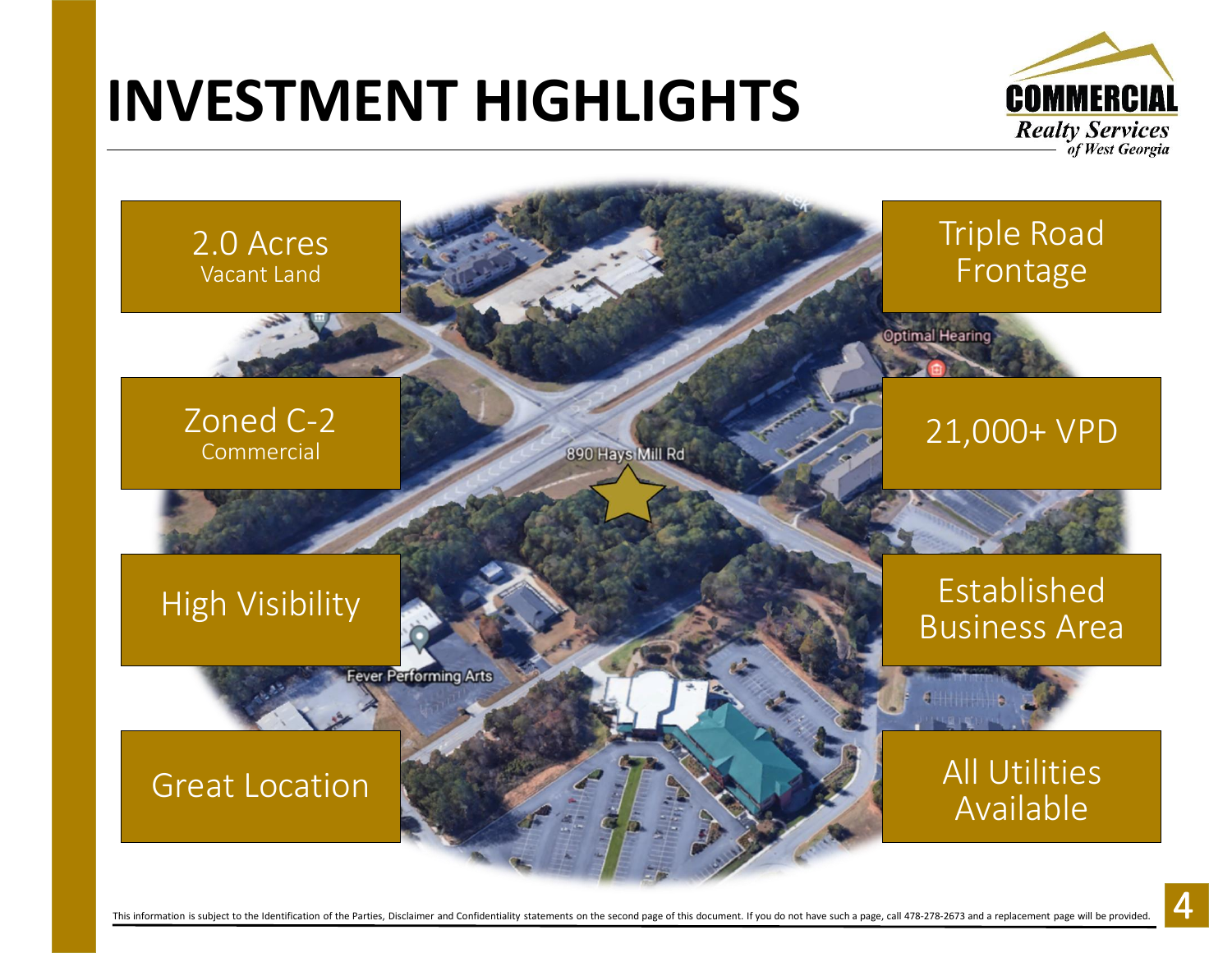### AREA MAPS **MARKET ANALYSIS**



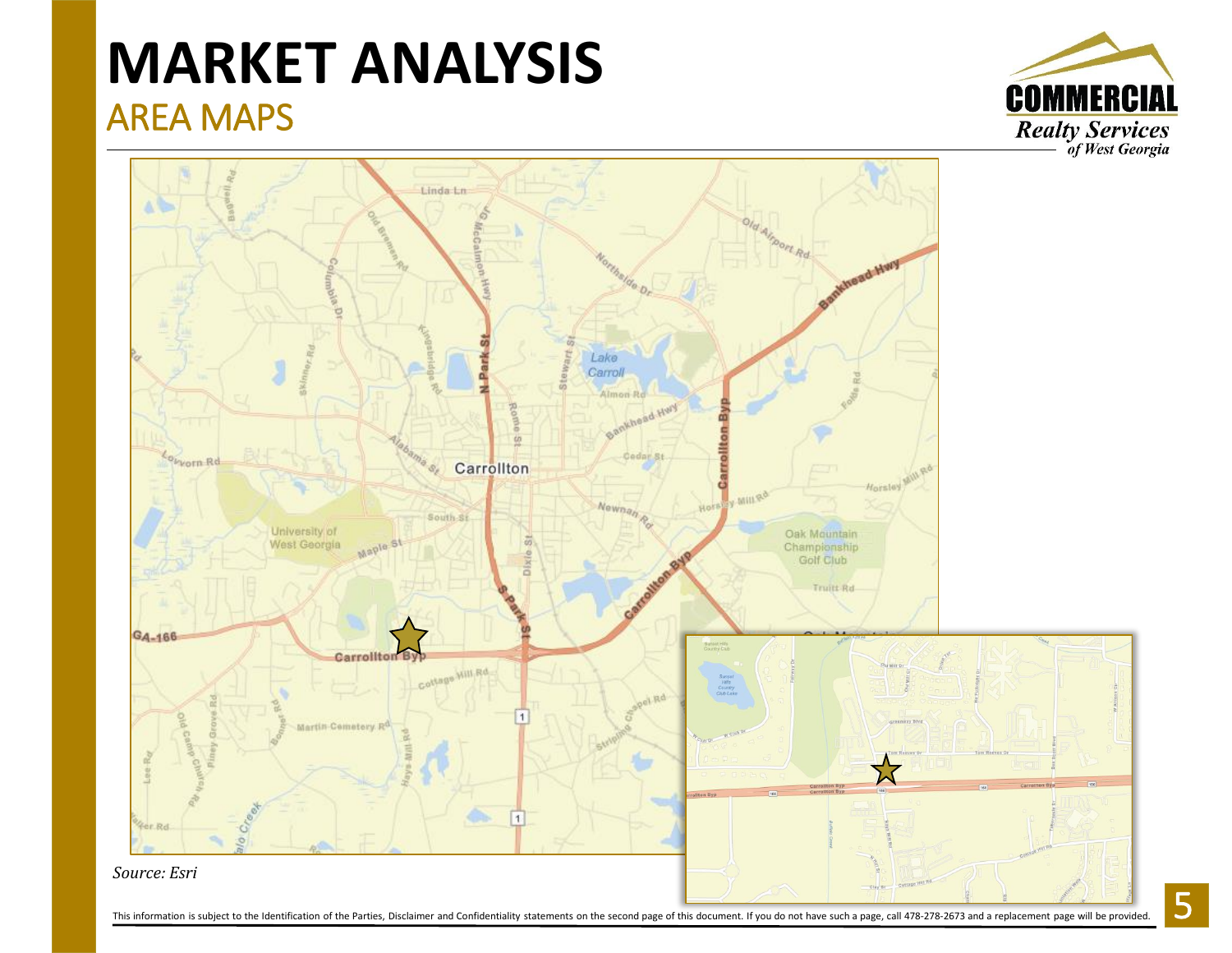### **DEMOGRAPHICS MARKET ANALYSIS**



|                                 | $0 - 3$ mi | $0 - 5$ mi | $0 - 7$ mi |
|---------------------------------|------------|------------|------------|
| <b>Population</b>               |            |            |            |
| 2026 Forecast                   | 28,101     | 43,989     | 57,494     |
| 2021 Summary                    | 27,035     | 42,343     | 55,318     |
| <b>Households</b>               |            |            |            |
| 2026 Forecast                   | 9,331      | 15,171     | 19,791     |
| 2021 Summary                    | 8,948      | 14,571     | 19,013     |
| <b>Median Household Income</b>  | \$50,433   | \$53,220   | \$54,320   |
| <b>Average Household Income</b> | \$66,174   | \$68,696   | \$69,318   |

*Source: Esri*

#### EMPLOYMENT BY OCCUPATIONS EMPLOYMENT BY INDUSTRIES